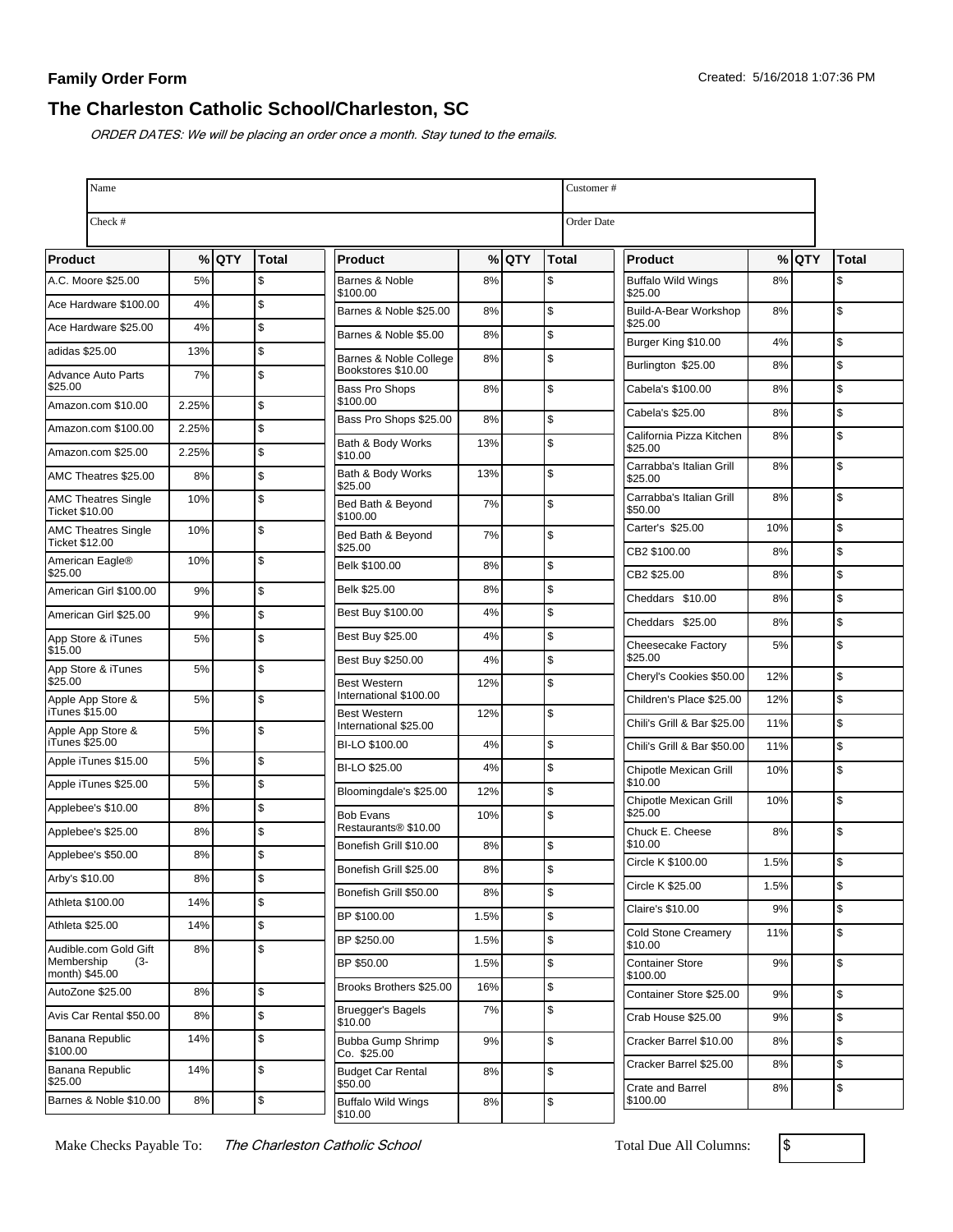## **The Charleston Catholic School/Charleston, SC**

ORDER DATES: We will be placing an order once a month. Stay tuned to the emails.

| Name                                     |       |         |               |                                           |     |       |               | Customer#                                 |         |  |       |  |  |
|------------------------------------------|-------|---------|---------------|-------------------------------------------|-----|-------|---------------|-------------------------------------------|---------|--|-------|--|--|
| Check #                                  |       |         |               |                                           |     |       |               | Order Date                                |         |  |       |  |  |
| <b>Product</b>                           |       | $%$ QTY | <b>Total</b>  | Product                                   |     | % QTY | Total         | Product                                   | $%$ QTY |  | Total |  |  |
| Crate and Barrel \$25.00                 | 8%    |         | \$            | <b>Embassy Suites by</b>                  | 2%  |       | \$            | Harry & David \$50.00                     | 12%     |  | \$    |  |  |
| Crazy 8 \$25.00                          | 13%   |         | \$            | Hilton \$500.00<br><b>Express \$25.00</b> | 10% |       | \$            | Hilton \$100.00                           | 2%      |  | \$    |  |  |
| Crew Cuts \$25.00                        | 13%   |         | \$            | Exxon \$250.00                            | 1%  |       | $\mathsf{\$}$ | Hilton \$500.00                           | 2%      |  | \$    |  |  |
| CVS Pharmacy \$10.00                     | 6%    |         | \$            | Exxon \$50.00                             | 1%  |       | $\mathsf{\$}$ | Hilton Garden Inn                         | 2%      |  | \$    |  |  |
| CVS Pharmacy \$100.00                    | 6%    |         | \$            | <b>Fairmont Hotels</b>                    | 9%  |       | $\mathsf{\$}$ | \$100.00<br>Hilton Garden Inn             | 2%      |  | \$    |  |  |
| CVS Pharmacy \$25.00                     | 6%    |         | \$            | \$100.00                                  |     |       |               | \$500.00                                  |         |  |       |  |  |
| Dairy Queen \$10.00                      | 3%    |         | \$            | Famous Hair \$25.00                       | 8%  |       | \$            | <b>Hilton Grand Vacations</b><br>\$100.00 | 2%      |  | \$    |  |  |
| Darden Restaurants                       | 8%    |         | \$            | Field & Stream \$100.00                   | 8%  |       | \$            | <b>Hilton Grand Vacations</b><br>\$500.00 | 2%      |  | \$    |  |  |
| \$25.00<br>Dave & Buster's \$25.00       | 13%   |         | \$            | Field & Stream \$25.00                    | 8%  |       | \$            | Home 2 Suites by Hilton                   | 2%      |  | \$    |  |  |
| Delta Air Lines                          | 4%    |         | \$            | Finish Line \$25.00                       | 10% |       | \$            | \$100.00<br>Home 2 Suites by Hilton       | 2%      |  | \$    |  |  |
| \$1000.00                                |       |         |               | Food Lion \$100.00                        | 3%  |       | \$            | \$500.00                                  |         |  |       |  |  |
| Delta Air Lines \$250.00                 | 4%    |         | $\mathfrak s$ | Food Lion \$25.00                         | 3%  |       | $\sqrt{2}$    | Home Depot \$10.00                        | 4%      |  | \$    |  |  |
| Denny's \$10.00                          | 7%    |         | \$            | Foot Locker \$25.00                       | 8%  |       | \$            | Home Depot \$100.00                       | 4%      |  | \$    |  |  |
| <b>Dick's Sporting Goods</b><br>\$100.00 | 8%    |         | \$            | Fuddruckers \$25.00                       | 8%  |       | \$            | Home Depot \$1000.00                      | 4%      |  | \$    |  |  |
| <b>Dick's Sporting Goods</b><br>\$25.00  | 8%    |         | \$            | GameStop \$25.00                          | 3%  |       | \$            | Home Depot \$25.00                        | 4%      |  | \$    |  |  |
| Dillard's \$100.00                       | 9%    |         | \$            | Gap \$100.00                              | 14% |       | \$            | Home Depot \$500.00                       | 4%      |  | \$    |  |  |
| <b>Dillard's \$25.00</b>                 | 9%    |         | $\mathsf{\$}$ | Gap \$25.00                               | 14% |       | $\mathsf{\$}$ | HomeGoods \$100.00                        | 7%      |  | \$    |  |  |
| <b>Discover Universal Gift</b>           | 1.25% |         | \$            | Gap Factory \$100.00                      | 14% |       | $\mathfrak s$ | HomeGoods \$25.00                         | 7%      |  | \$    |  |  |
| Card \$100.00                            |       |         |               | Gap Factory \$25.00                       | 14% |       | \$            | Homewood Suites by<br>Hilton \$100.00     | 2%      |  | \$    |  |  |
| Discover Universal Gift<br>Card \$250.00 | 1.25% |         | \$            | Geek Squad & Best Buy<br>\$100.00         | 4%  |       | \$            | Homewood Suites by                        | 2%      |  | \$    |  |  |
| Discover Universal Gift<br>Card \$50.00  | 1.25% |         | \$            | Geek Squad & Best Buy<br>\$25.00          | 4%  |       | \$            | Hilton \$500.00<br>Honey Baked Ham        | 12%     |  | \$    |  |  |
| Disney \$100.00                          | 3%    |         | \$            | Geek Squad & Best Buy                     | 4%  |       | \$            | \$25.00                                   |         |  |       |  |  |
| Disney \$1000.00                         | 3%    |         | \$            | \$250.00<br>Gift Card Wrapper - 10        | 10% |       | \$            | Hotels.com \$100.00                       | 6%      |  | \$    |  |  |
| <b>Disney \$25.00</b>                    | 3%    |         | \$            | Pack \$2.00                               |     |       |               | Hotels.com \$250.00                       | 6%      |  | \$    |  |  |
| Domino's \$10.00                         | 8%    |         | \$            | GNC \$25.00                               | 8%  |       | \$            | Icing \$10.00                             | 9%      |  | \$    |  |  |
| Domino's \$25.00                         | 8%    |         | ፍ             | Great Clips \$25.00                       | 8%  |       | $\mathsf{\$}$ | <b>IHOP \$10.00</b>                       | 8%      |  | \$    |  |  |
| Double Tree By Hilton<br>\$100.00        | 2%    |         | $\mathsf{\$}$ | <b>Great Harvest Bread</b><br>\$10.00     | 6%  |       | \$            | IHOP \$25.00                              | 8%      |  | \$    |  |  |
| Double Tree By Hilton                    | 2%    |         | \$            | Groupon.com \$25.00                       | 7%  |       | \$            | iTunes \$15.00                            | 5%      |  | \$    |  |  |
| \$500.00                                 |       |         |               | Guitar Center \$25.00                     | 4%  |       | \$            | iTunes \$25.00                            | 5%      |  | \$    |  |  |
| Dressbarn \$25.00                        | 8%    |         | \$            | Gymboree \$25.00                          | 13% |       | \$            | J. Crew \$25.00                           | 13%     |  | \$    |  |  |
| Dunkin' Donuts \$10.00                   | 3%    |         | \$            | Hair Plus \$25.00                         | 8%  |       | \$            | JCPenney \$100.00                         | 5%      |  | \$    |  |  |
| Dunkin' Donuts \$25.00                   | 3%    |         | $\sqrt{2}$    | Hallmark \$25.00                          | 4%  |       | \$            | JCPenney \$25.00                          | 5%      |  | \$    |  |  |
| EB Games \$25.00                         | 3%    |         | \$            | Hampton by Hilton                         | 2%  |       | \$            | Jiffy Lube \$30.00                        | 8%      |  | \$    |  |  |
| Einstein Bros. Bagels<br>\$10.00         | 10%   |         | \$            | \$100.00<br>Hampton by Hilton             | 2%  |       | $\,$          | Jo-Ann Fabric and Craft<br>Stores \$25.00 | 6%      |  | \$    |  |  |
| Embassy Suites by<br>Hilton \$100.00     | 2%    |         | \$            | \$500.00<br>Hardee's \$10.00              | 5%  |       | \$            | Jos. A. Bank \$25.00                      | 10%     |  | \$    |  |  |

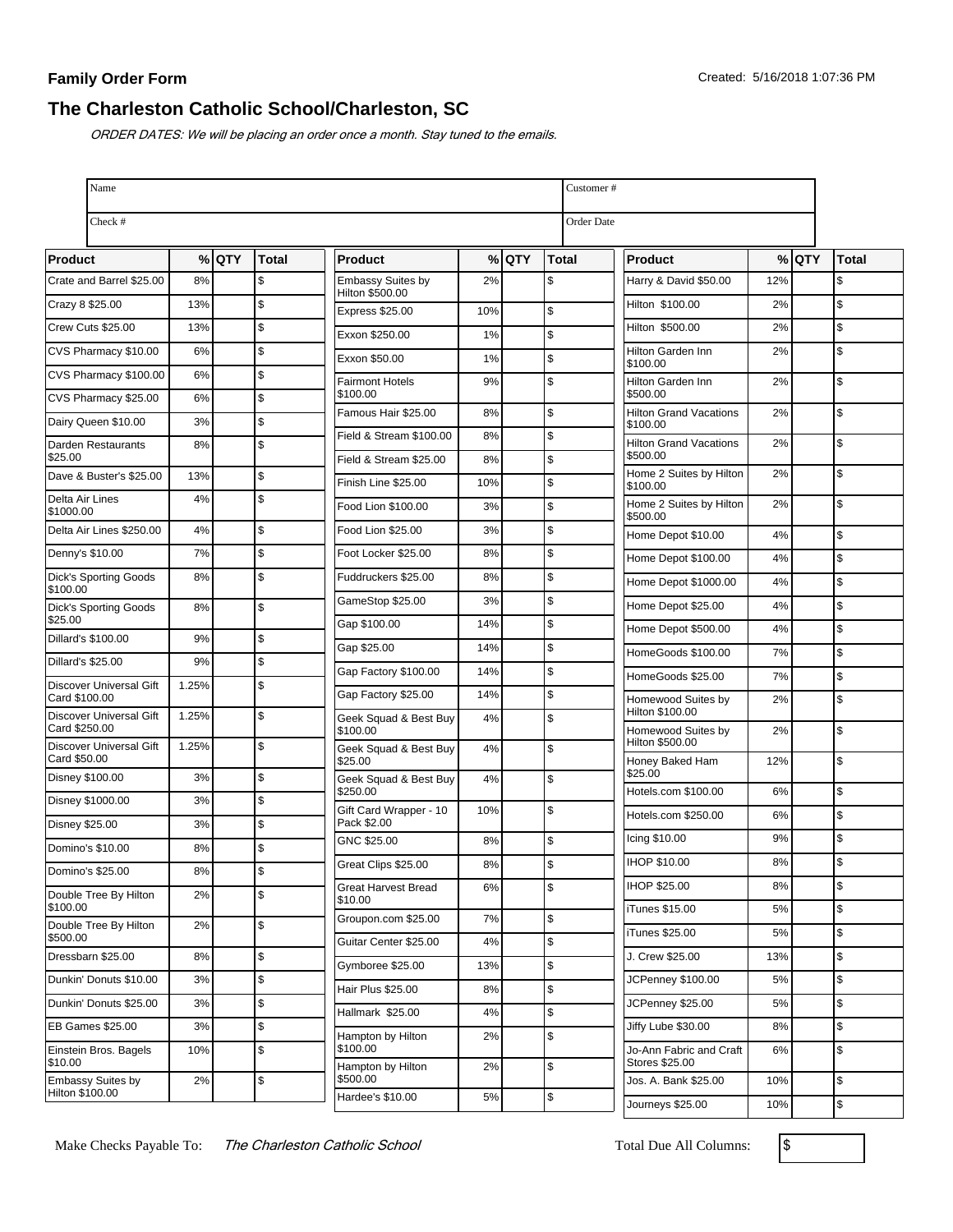# **The Charleston Catholic School/Charleston, SC**

ORDER DATES: We will be placing an order once a month. Stay tuned to the emails.

| Name                                           |     |         |              |                                       |                   | Customer# |              |                                              |          |         |              |
|------------------------------------------------|-----|---------|--------------|---------------------------------------|-------------------|-----------|--------------|----------------------------------------------|----------|---------|--------------|
| Check #                                        |     |         |              |                                       | <b>Order Date</b> |           |              |                                              |          |         |              |
| Product                                        |     | $%$ QTY | <b>Total</b> | <b>Product</b>                        |                   | $%$ QTY   | <b>Total</b> | <b>Product</b>                               |          | $%$ QTY | <b>Total</b> |
| Journeys Kidz \$25.00                          | 10% |         | \$           | M Street Kitchen<br>\$100.00          | 12%               |           | \$           | Overstock.com \$25.00                        | 8%       |         | \$           |
| Kmart \$25.00                                  | 4%  |         | \$           | M Street Kitchen \$25.00              | 12%               |           | \$           | P.F. Chang's China<br><b>Bistro \$25.00</b>  | 8%       |         | \$           |
| Kmart \$50.00                                  | 4%  |         | \$           | Macy's \$100.00                       | 10%               |           | \$           | Panera Bread \$10.00                         | 8%       |         | \$           |
| Kohl's \$100.00                                | 4%  |         | \$           | Macy's \$25.00                        | 10%               |           | \$           | Panera Bread \$25.00                         | 8%       |         | \$           |
| Kohl's \$25.00                                 | 4%  |         | \$           | Maggiano's Little Italy               | 11%               |           | \$           | Panera Bread \$5.00                          | 8%       |         | \$           |
| Krispy Kreme<br>Doughnuts \$10.00              | 8%  |         | \$           | \$25.00<br>Maggiano's Little Italy    | 11%               |           | \$           | Papa John's Pizza<br>\$10.00                 | 8%       |         | \$           |
| L.L.Bean \$100.00                              | 16% |         | \$           | \$50.00                               |                   |           |              | Papa Murphy's Pizza                          | 8%       |         | \$           |
| L.L.Bean \$25.00                               | 16% |         | \$           | Marshalls \$100.00                    | 7%                |           | \$           | \$10.00                                      |          |         |              |
| Lady Foot Locker<br>\$25.00                    | 8%  |         | \$           | Marshalls \$25.00                     | 7%                |           | \$           | Payless Shoes \$20.00                        | 13%      |         | \$           |
| Lands' End \$100.00                            | 16% |         | \$           | Men's Wearhouse<br>\$25.00            | 8%                |           | \$           | PBteen \$100.00                              | 8%       |         | \$           |
| Lands' End \$25.00                             | 16% |         | \$           | Michaels \$25.00                      | 4%                |           | \$           | PBteen \$25.00                               | 8%       |         | \$           |
| Lands' End Kids                                | 16% |         | \$           | Mobil \$250.00                        | 1%                |           | \$           | Pep Boys \$20.00                             | 4%       |         | \$           |
| \$100.00                                       |     |         |              | Mobil \$50.00                         | 1%                |           | \$           | PetSmart \$25.00                             | 5%       |         | \$           |
| Lands' End Kids \$25.00                        | 16% |         | \$           | Mon Ami Gabi \$100.00                 | 12%               |           | \$           | Pier 1 Imports \$25.00                       | 9%       |         | \$           |
| Lands' End School<br>\$100.00                  | 16% |         | \$           | Mon Ami Gabi \$25.00                  | 12%               |           | \$           | Pizza Hut (Not AK or HI)<br>\$10.00          | 8%       |         | \$           |
| Lands' End School<br>\$25.00                   | 16% |         | \$           | Neiman Marcus \$50.00                 | 12%               |           | \$           | Pottery Barn \$100.00                        | 8%       |         | \$           |
| Lane Bryant \$25.00                            | 8%  |         | \$           | Nike \$25.00                          | 12%               |           | \$           | Pottery Barn \$25.00                         | 8%       |         | \$           |
| Little Caesar's Pizza                          | 8%  |         | \$           | Nordstrom \$100.00                    | 6%                |           | \$           | Pottery Barn Kids<br>\$100.00                | 8%       |         | \$           |
| \$20.00                                        |     |         |              | Nordstrom \$25.00                     | 6%                |           | \$           | Pottery Barn Kids                            | 8%       |         | \$           |
| Loews Cineplex \$25.00                         | 8%  |         | \$           | Nordstrom Rack<br>\$100.00            | 6%                |           | \$           | \$25.00                                      |          |         |              |
| Loews Cineplex Single<br><b>Ticket \$10.00</b> | 10% |         | \$           | Nordstrom Rack \$25.00                | 6%                |           | \$           | Prime Membership from<br>Amazon.com \$126.14 | 8%       |         | \$           |
| Loews Cineplex Single<br><b>Ticket \$12.00</b> | 10% |         | \$           | O'Charley's \$25.00                   | 13%               |           | \$           | Qdoba Mexican Grill<br>\$25.00               | 7%       |         | \$           |
| Logan's Roadhouse<br>\$25.00                   | 10% |         | \$           | Office Depot / Office<br>Max \$100.00 | 5%                |           | \$           | Rainforest Cafe \$100.00                     | 9%       |         | \$           |
| Long John Silver's<br>\$10.00                  | 8%  |         | \$           | Office Depot / Office<br>Max \$25.00  | 5%                |           | \$           | Rainforest Cafe \$25.00                      | 9%       |         | \$           |
| LongHorn Steakhouse                            | 8%  |         | ፍ            | Old Navy \$100.00                     | 14%               |           |              | Red Lobster \$25.00<br>Red Robin \$25.00     | 8%<br>8% |         | \$<br>\$     |
| \$25.00<br>Lord & Taylor \$25.00               | 8%  |         | \$           | Old Navy \$25.00                      | 14%               |           | \$           | Regal Theatres \$10.00                       | 8%       |         | \$           |
| Lou Malnati's Pizzeria                         | 8%  |         | \$           | Olive Garden \$25.00                  | 8%                |           | \$           | Regal Theatres \$25.00                       | 8%       |         | \$           |
| \$10.00<br>Lowe's \$100.00                     |     |         |              | Omaha Steaks \$25.00                  | 11%               |           | \$           | <b>Regal Theatres</b>                        | 10%      |         | \$           |
|                                                | 4%  |         | \$           | On The Border \$25.00                 | 11%               |           | \$           | Premiere Movie Ticket<br>\$10.00             |          |         |              |
| Lowe's \$1000.00                               | 4%  |         | \$           | <b>Oriental Trading</b>               | 9%                |           | \$           | Rite Aid \$25.00                             | 4%       |         | \$           |
| Lowe's \$20.00                                 | 4%  |         | \$           | Company \$25.00<br>Outback Steakhouse | 8%                |           | \$           | Royal Caribbean                              | 13%      |         | \$           |
| Lowe's \$25.00                                 | 4%  |         | \$           | \$10.00                               |                   |           |              | \$100.00<br>Royal Caribbean                  |          |         | \$           |
| Lowe's \$500.00                                | 4%  |         | $\$$         | Outback Steakhouse<br>\$25.00         | 8%                |           | \$           | \$500.00                                     | 13%      |         |              |
| M Burger \$100.00                              | 12% |         | \$           | Outback Steakhouse                    | 8%                |           | \$           | Ruby Tuesday \$25.00                         | 8%       |         | \$           |
| M Burger \$25.00                               | 12% |         | \$           | \$50.00                               |                   |           |              | Ruth's Chris Steak<br>House \$50.00          | 10%      |         | \$           |

Make Checks Payable To: The Charleston Catholic School Total Due All Columns:  $\sqrt{\$}$